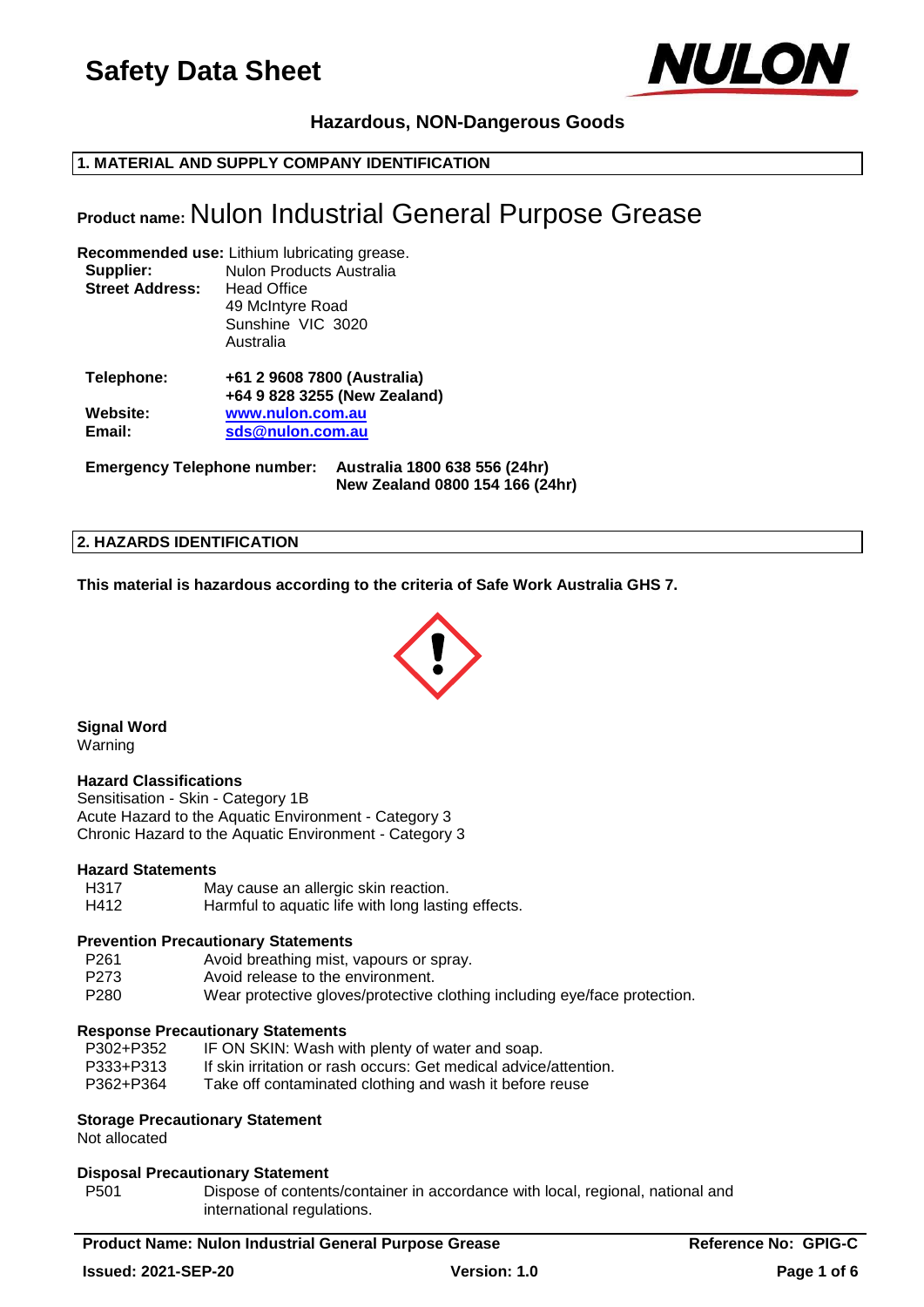

## **Poison Schedule:** Not Applicable

## **DANGEROUS GOOD CLASSIFICATION**

Not classified as Dangerous Goods by the criteria of the "Australian Code for the Transport of Dangerous Goods by Road & Rail" and the "New Zealand NZS5433: Transport of Dangerous Goods on Land".

| CAS NO     | <b>PROPORTION</b> |
|------------|-------------------|
|            | >60%              |
| 12001-85-3 | $< 5 \%$          |
|            | Balance           |
|            | 100%              |
|            |                   |

#### **4. FIRST AID MEASURES**

If poisoning occurs, contact a doctor or Poisons Information Centre (Phone Australia 131 126, New Zealand 0800 764 766).

**Inhalation:** Remove victim from exposure - avoid becoming a casualty. Remove contaminated clothing and loosen remaining clothing. Allow patient to assume most comfortable position and keep warm. Keep at rest until fully recovered. Seek medical advice if effects persist.

**Skin Contact:** Effects may be delayed. If skin or hair contact occurs, remove contaminated clothing and flush skin and hair with running water. If swelling, redness, blistering or irritation occurs seek medical assistance.

**Eye contact:** If in eyes wash out immediately with water. In all cases of eye contamination it is a sensible precaution to seek medical advice.

**Ingestion:** Rinse mouth with water. If swallowed, do NOT induce vomiting. Give a glass of water to drink. Never give anything by the mouth to an unconscious patient. If vomiting occurs give further water. Seek medical advice.

**PPE for First Aiders:** Wear safety shoes, overalls, gloves, safety glasses. Available information suggests that gloves made from nitrile rubber should be suitable for intermittent contact. However, due to variations in glove construction and local conditions, the user should make a final assessment. Always wash hands before smoking, eating, drinking or using the toilet. Wash contaminated clothing and other protective equipment before storing or re-using.

**Notes to physician:** Treat symptomatically. Effects may be delayed.

#### **5. FIRE FIGHTING MEASURES**

**Hazchem Code:** Not applicable.

**Suitable extinguishing media:** If material is involved in a fire use water fog (or if unavailable fine water spray), alcohol resistant foam, standard foam, dry agent (carbon dioxide, dry chemical powder).

**Specific hazards:** Combustible material.

**Fire fighting further advice:** On burning or decomposing may emit toxic fumes. Fire fighters to wear selfcontained breathing apparatus and suitable protective clothing if risk of exposure to vapour or products of combustion or decomposition.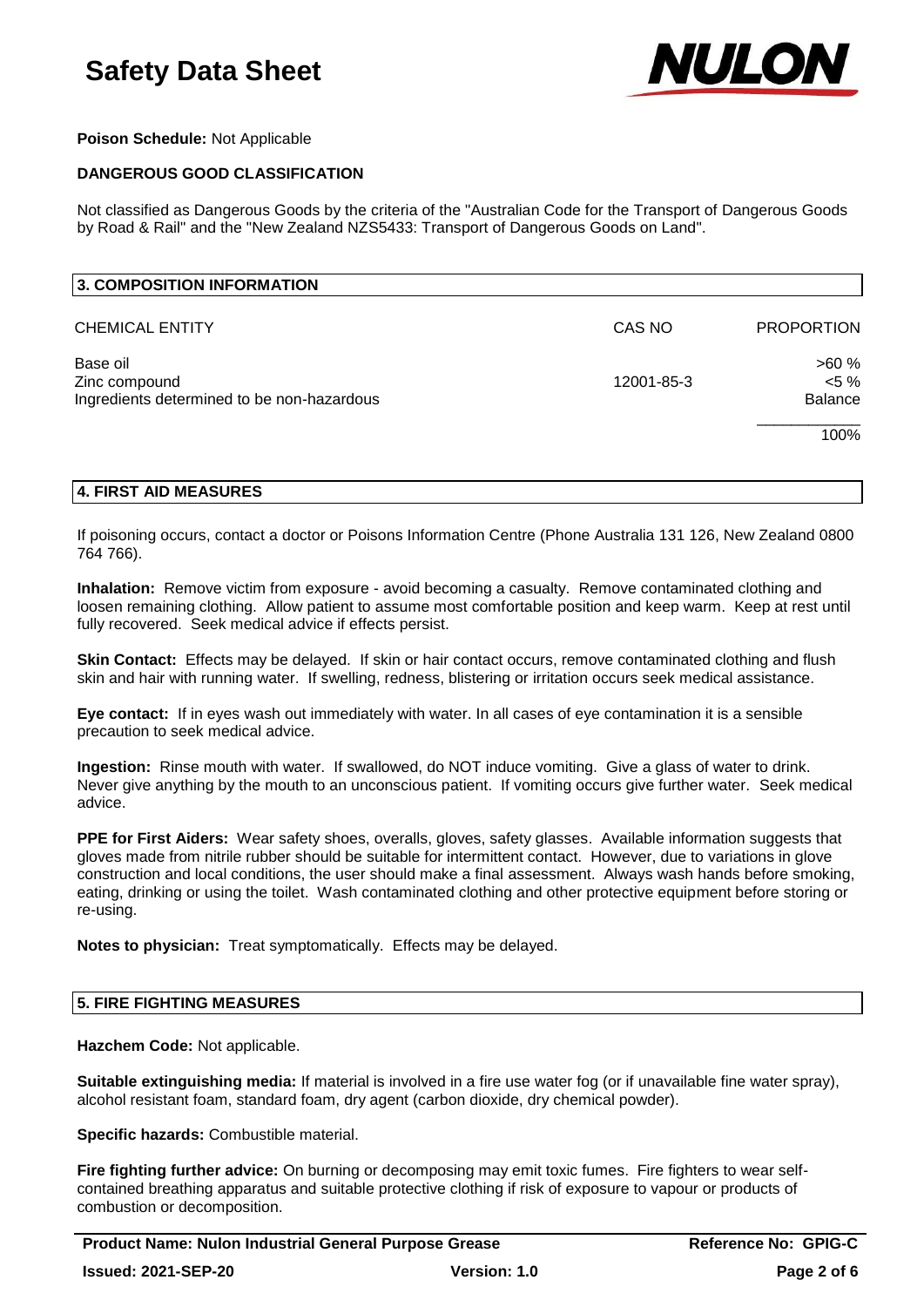

#### **6. ACCIDENTAL RELEASE MEASURES**

#### **SMALL SPILLS**

Wear protective equipment to prevent skin and eye contamination. Avoid inhalation of vapours or dust. Wipe up with absorbent (clean rag or paper towels). Collect and seal in properly labelled containers or drums for disposal.

#### **LARGE SPILLS**

Clear area of all unprotected personnel. Slippery when spilt. Avoid accidents, clean up immediately. Wear protective equipment to prevent skin and eye contamination and the inhalation of dust. Work up wind or increase ventilation. Cover with damp absorbent (inert material, sand or soil). Sweep or vacuum up, but avoid generating dust. Collect and seal in properly labelled containers or drums for disposal. If contamination of crops, sewers or waterways has occurred advise local emergency services.

#### **Dangerous Goods - Initial Emergency Response Guide No:** Not applicable

#### **7. HANDLING AND STORAGE**

**Handling:** Avoid eye contact and skin contact. Avoid inhalation of dust.

**Storage:** Store in a cool, dry, well-ventilated place and out of direct sunlight. Store away from foodstuffs. Store away from incompatible materials described in Section 10. Store away from sources of heat and/or ignition. Keep container standing upright. Keep containers closed when not in use - check regularly for spills.

#### **8. EXPOSURE CONTROLS / PERSONAL PROTECTION**

#### **National occupational exposure limits:**

|                           | TWA |       | STEL   |        | <b>NOTICES</b> |
|---------------------------|-----|-------|--------|--------|----------------|
|                           | ppm | mg/m3 | ppm    | mg/m3  |                |
| Oil mist, refined mineral | ۰.  | 5     | $\sim$ | $\sim$ | ۰.             |

As published by Safe Work Australia.

TWA - The time-weighted average airborne concentration over an eight-hour working day, for a five-day working week over an entire working life.

STEL (Short Term Exposure Limit) - the average airborne concentration over a 15 minute period which should not be exceeded at any time during a normal eight-hour workday.

These Exposure Standards are guides to be used in the control of occupational health hazards. All atmospheric contamination should be kept to as low a level as is workable. These exposure standards should not be used as fine dividing lines between safe and dangerous concentrations of chemicals. They are not a measure of relative toxicity.

If the directions for use on the product label are followed, exposure of individuals using the product should not exceed the above standard. The standard was created for workers who are routinely, potentially exposed during product manufacture.

**Biological Limit Values:** As per the "National Model Regulations for the Control of Workplace Hazardous Substances (Safe Work Australia)" the ingredients in this material do not have a Biological Limit Allocated.

**Engineering Measures:** Ensure ventilation is adequate to maintain air concentrations below Exposure Standards. Use only in well ventilated areas. Avoid generating and inhaling dusts. Use with local exhaust ventilation or while wearing dust mask.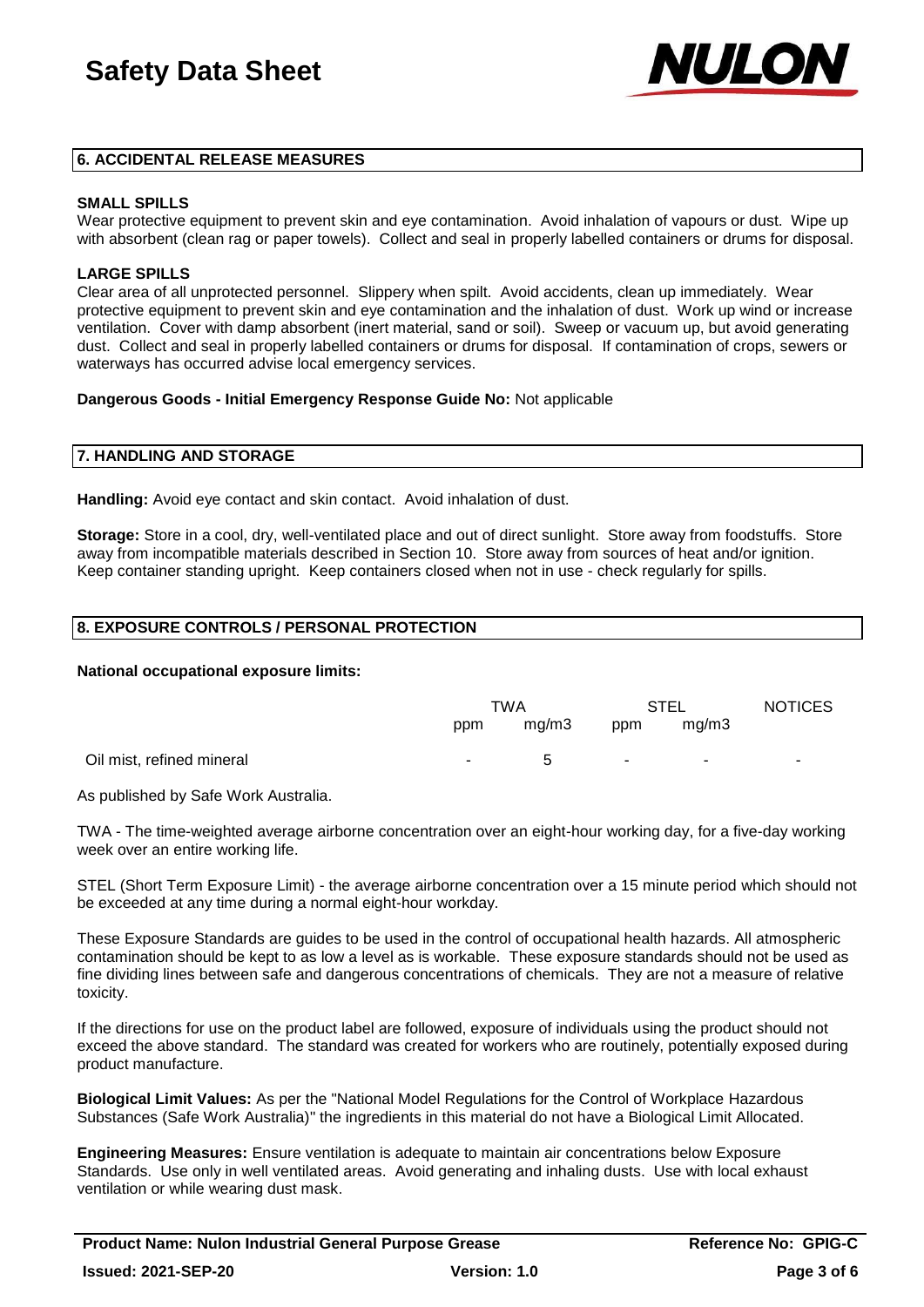

# **Personal Protection Equipment:** SAFETY SHOES, OVERALLS, GLOVES, SAFETY GLASSES.

Personal protective equipment (PPE) must be suitable for the nature of the work and any hazard associated with the work as identified by the risk assessment conducted.

Wear safety shoes, overalls, gloves, safety glasses. Available information suggests that gloves made from nitrile rubber should be suitable for intermittent contact. However, due to variations in glove construction and local conditions, the user should make a final assessment. Always wash hands before smoking, eating, drinking or using the toilet. Wash contaminated clothing and other protective equipment before storing or re-using.

**Hygiene measures:** Keep away from food, drink and animal feeding stuffs. When using do not eat, drink or smoke. Wash hands prior to eating, drinking or smoking. Avoid contact with clothing. Avoid eye contact and skin contact. Avoid inhalation of dust. Ensure that eyewash stations and safety showers are close to the workstation location.

#### **9. PHYSICAL AND CHEMICAL PROPERTIES**

| Form:   | Grease         |
|---------|----------------|
| Colour: | Red            |
| Odour:  | Characteristic |

**Solubility in water:** Insoluble **Density:** N Av **Relative Vapour Density (air=1):** N Av **Vapour Pressure (20 °C):** N Av **Flash Point (°C):** N Av **Flammability Limits (%):** N Av **Pour Point/Range (°C):** N Av **Boiling Point/Range (°C):** N Av **Dropping Point (°C):** 180 (typical) **pH:** N App **Total VOC (g/Litre):** N Av

**Viscosity:**  $>200$  mm2/s @ 40°C (for base oil)

(Typical values only - consult specification sheet)  $N Av = Not available$ ,  $N App = Not applicable$ 

## **10. STABILITY AND REACTIVITY**

**Chemical stability:** This material is thermally stable when stored and used as directed.

**Conditions to avoid:** Elevated temperatures and sources of ignition.

**Incompatible materials:** Oxidising agents.

**Hazardous decomposition products:** Oxides of carbon and nitrogen, smoke and other toxic fumes.

**Hazardous reactions:** No known hazardous reactions.

#### **11. TOXICOLOGICAL INFORMATION**

No adverse health effects expected if the product is handled in accordance with this Safety Data Sheet and the product label. Symptoms or effects that may arise if the product is mishandled and overexposure occurs are:

#### **Acute Effects**

**Inhalation:** Material may be an irritant to mucous membranes and respiratory tract.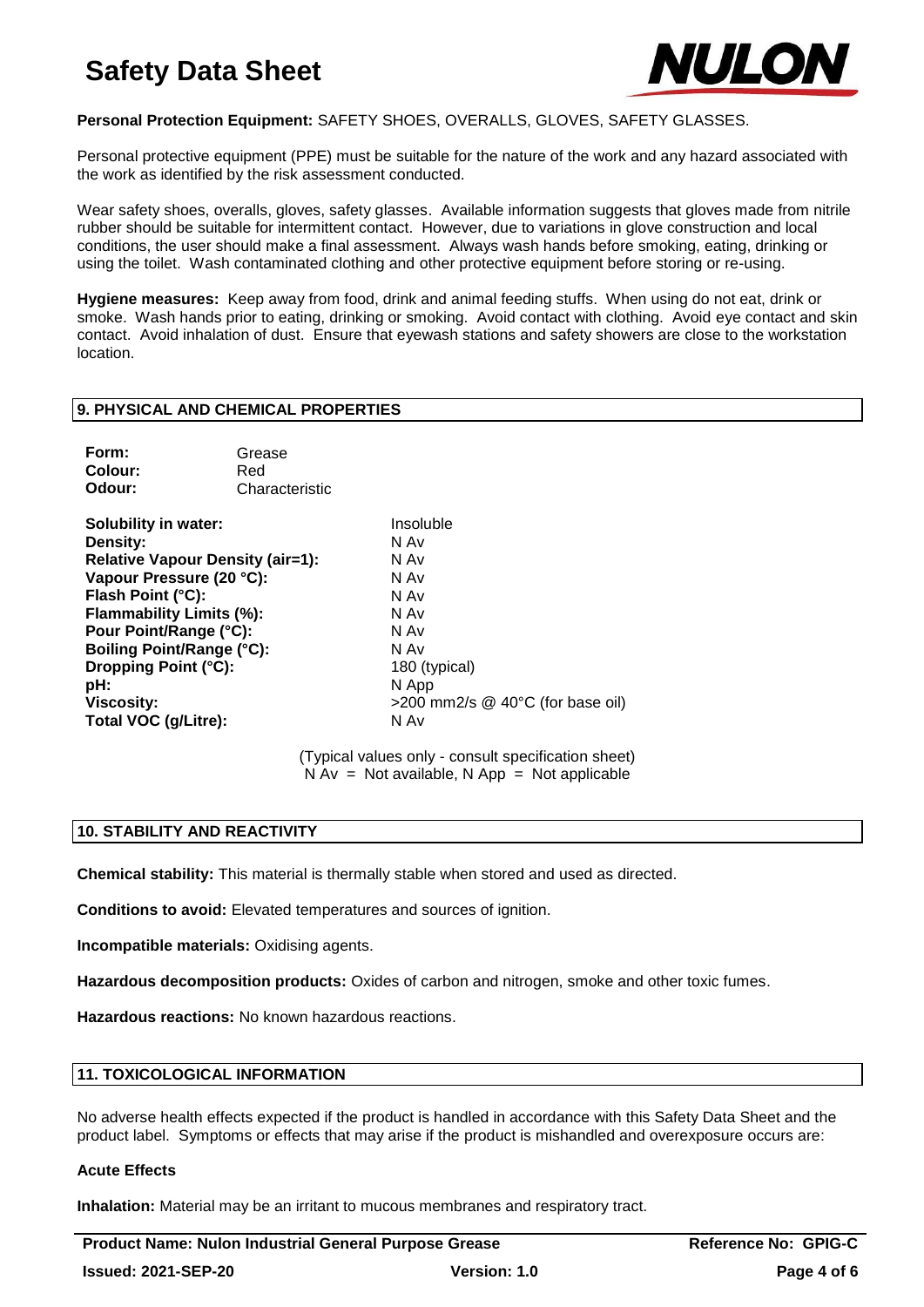

**Skin contact:** Contact with skin may result in irritation. A skin sensitiser. Repeated or prolonged skin contact may lead to allergic contact dermatitis.

**Ingestion:** Swallowing can result in nausea, vomiting and irritation of the gastrointestinal tract.

**Eye contact:** May be an eye irritant. Exposure to the dust may cause discomfort due to particulate nature. May cause physical irritation to the eyes.

## **Acute toxicity**

**Inhalation:** This material has been classified as not hazardous for acute inhalation exposure. Acute toxicity estimate (based on ingredients):  $LC_{50} > 5.0$  mg/L for dust.

**Skin contact:** This material has been classified as not hazardous for acute dermal exposure. Acute toxicity estimate (based on ingredients):  $LD_{50} > 2,000$  mg/Kg bw

**Ingestion:** This material has been classified as not hazardous for acute ingestion exposure. Acute toxicity estimate (based on ingredients):  $LD_{50} > 2,000$  mg/Kg bw

**Corrosion/Irritancy:** Eye: this material has been classified as not corrosive or irritating to eyes. Skin: this material has been classified as not corrosive or irritating to skin.

**Sensitisation:** Inhalation: this material has been classified as not a respiratory sensitiser. Skin: this material has been classified as a Category 1B Hazard (skin sensitiser).

**Aspiration hazard:** This material has been classified as not an aspiration hazard.

**Specific target organ toxicity (single exposure):** This material has been classified as not a specific hazard to target organs by a single exposure.

## **Chronic Toxicity**

**Mutagenicity:** This material has been classified as not a mutagen.

**Carcinogenicity:** This material has been classified as not a carcinogen.

**Reproductive toxicity (including via lactation):** This material has been classified as not a reproductive toxicant.

**Specific target organ toxicity (repeat exposure):** This material has been classified as not a specific hazard to target organs by repeat exposure.

## **12. ECOLOGICAL INFORMATION**

Avoid contaminating waterways.

**Acute aquatic hazard:** This material has been classified as a Category Acute 3 Hazard. Acute toxicity estimate (based on ingredients):  $> 10 \le 100$  mg/L

**Long-term aquatic hazard:** This material has been classified as a Category Chronic 3 Hazard. Non-rapidly or rapidly degradable substance for which there are adequate chronic toxicity data available OR in the absence of chronic toxicity data, Acute toxicity estimate (based on ingredients): 10 - 100 mg/L, where the substance is not rapidly degradable and/or BCF  $\geq$  500 and/or log K<sub>ow</sub>  $\geq$  4.

**Ecotoxicity:** No information available.

**Persistence and degradability:** No information available.

**Bioaccumulative potential:** No information available.